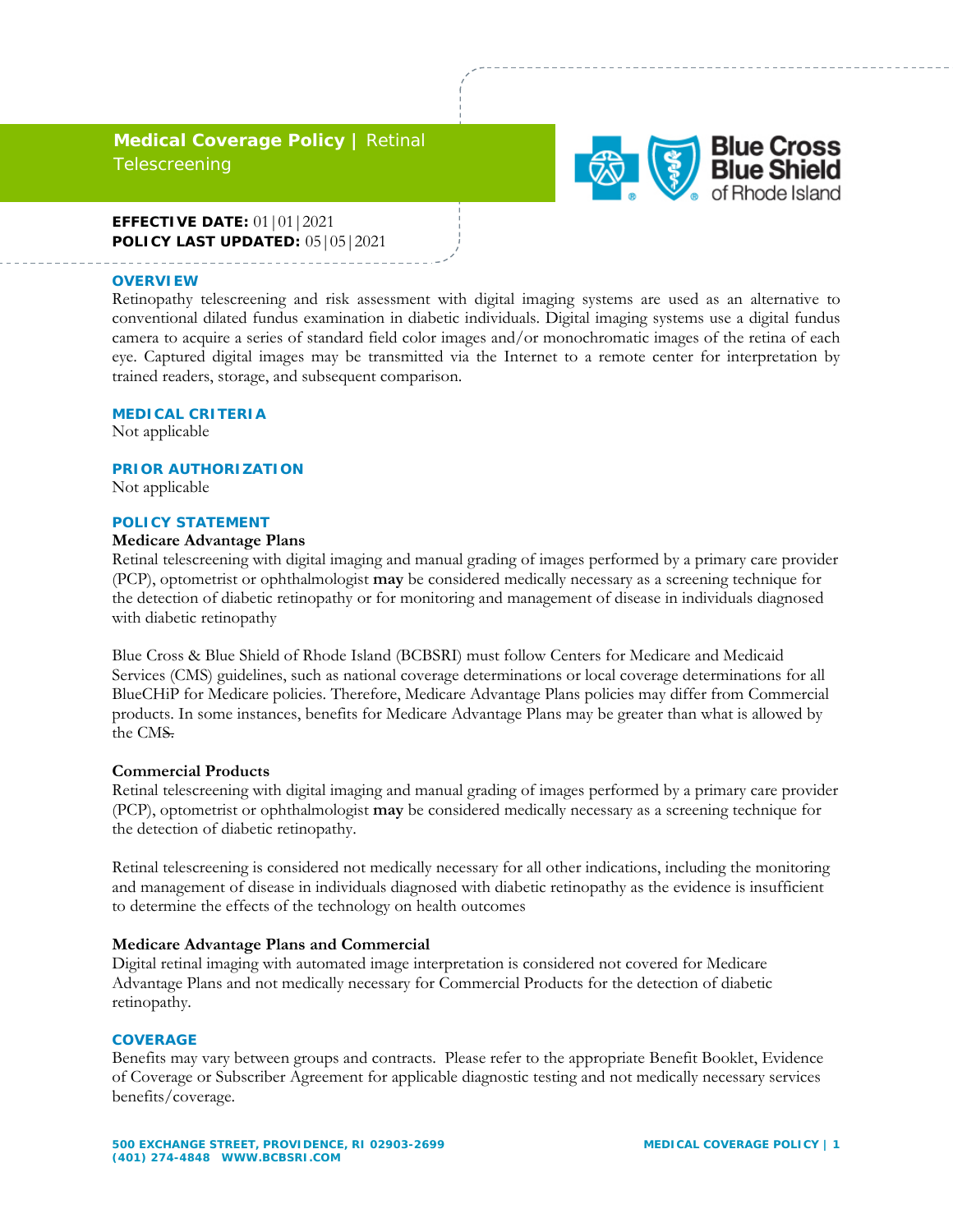### **BACKGROUND**

Diabetic retinopathy is the leading cause of blindness among adults aged 20 to 74 years in the United States. The major risk factors for developing diabetic retinopathy are duration of diabetes and severity of hyperglycemia. After 20 years of disease, almost all patients with type 1 and more than 60% of patients

with type 2 diabetes will have some degree of retinopathy. Other factors that contribute to the risk of retinopathy include hypertension and elevated serum lipid levels.

Diabetic retinopathy progresses, at varying rates, from asymptomatic, mild nonproliferative abnormalities to proliferative diabetic retinopathy (PDR), with new blood vessel growth on the retina and posterior surface of the vitreous. The 2 most serious complications for vision are diabetic macular edema (DME) and PDR. At its earliest stage (nonproliferative retinopathy), the retina develops microaneurysms, intraretinal hemorrhages, and focal areas of retinal ischemia. With disruption of the blood-retinal barrier, macular retinal vessels become permeable, leading to exudation of serous fluid and lipids into the macula (macular edema). As the disease progresses, retinal blood vessels are blocked, triggering the growth of new and fragile blood vessels (proliferative retinopathy). The new blood vessels that occur in PDR may fibrose and contract, resulting in tractional retinal detachments with significant vision loss. Severe vision loss with proliferative retinopathy arises from vitreous hemorrhage. Moderate vision loss can also arise from macular edema (fluid accumulating in the center of the macula) during the proliferative or

nonproliferative stages of the disease. Although proliferative disease is the main cause of blinding in diabetic retinopathy, macular edema is more frequent and is the leading cause of moderate vision loss in people with diabetes.

#### **Screening**

There is potential value in screening for diabetic retinopathy because diabetic retinopathy has few visual or ocular symptoms until vision loss develops. Because treatments are primarily aimed at preventing vision loss, and retinopathy can be asymptomatic, it is important to detect disease and begin treatment early in the process. Annual dilated, indirect ophthalmoscopy, coupled with biomicroscopy or 7-standard field stereoscopic 30 fundus photography, has been considered the screening technique of choice. Because these techniques require a dedicated visit to a competent eye care professional, typically an ophthalmologist, retinopathy screening is underutilized. This underuse has resulted in the exploration of remote retinal imaging, using film or digital photography, as an alternative to direct ophthalmic examination of the retina.

### **Treatment**

With early detection, diabetic retinopathy can be treated with modalities that can decrease the risk of severe vision loss. Tight glycemic and blood pressure control is the first line of treatment to control diabetic retinopathy, followed by laser photocoagulation for patients whose retinopathy is approaching the high-risk stage. Although laser photocoagulation is effective at slowing the progression of retinopathy and reducing visual loss, it causes collateral damage to the retina and does not restore lost vision. Focal macular edema (characterized by leakage from discrete microaneurysms on fluorescein angiography) may be treated with focal laser photocoagulation, while diffuse macular edema (characterized by generalized macular edema on fluorescein angiography) may be treated with grid laser photocoagulation.

Corticosteroids may reduce vascular permeability and inhibit vascular endothelial growth factor (VEGF) production, but are associated with serious adverse events including cataracts and glaucoma, with damage to the optic nerve. Corticosteroids also can worsen diabetes control. VEGF inhibitors (eg ranibizumab, bevacizumab, pegaptanib), which reduce permeability and block the pathway leading to new blood vessel formation (angiogenesis), are being evaluated for the treatment of DME and PDR.

**Digital Photography and Transmission Systems for Retinal Imaging**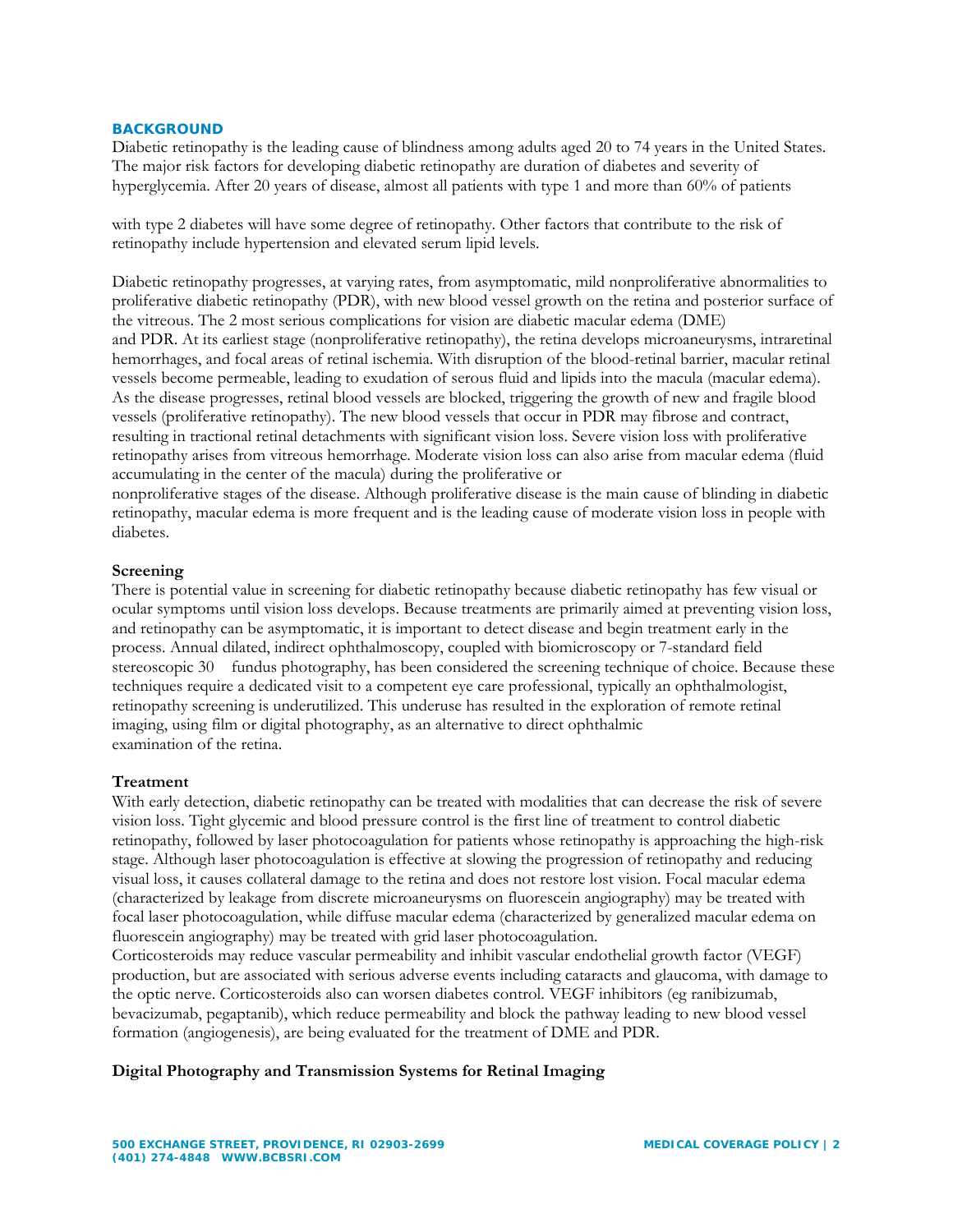A number of photographic methods have been evaluated that capture images of the retina to be interpreted by expert readers, who may or may not be located proximately to the patient. Retinal imaging can be performed using digital retinal photographs with (mydriatic) or without (nonmydriatic) dilating of the pupil. One approach is mydriatic standard field 35-mm stereoscopic color fundus photography. Digital fundus photography has also been evaluated as an alternative to conventional film photography. Digital imaging has the advantage of easier acquisition, transmission, and storage. Digital images of the retina can also be acquired in a primary care setting and evaluated by trained readers in a remote location, in consultation with retinal specialists.

For individuals who have diabetes without known diabetic retinopathy who receive digital retinal imaging with optometrist or ophthalmologist image interpretation, the evidence includes retrospective studies comparing the accuracy of digital screening with standard methods, systematic reviews of these studies, and 1 randomized controlled trial (RCT). Relevant outcomes include test accuracy and validity, change in disease status, and functional outcomes. A number of studies have reported on the agreement between direct ophthalmoscopy and photography and between standard film and digital imaging in terms of the presence and stage of retinopathy. The studies have generally found high levels of agreement between retinal examination and imaging. There is limited direct evidence related to visual outcomes for patients evaluated with a strategy of retinal telescreening. However, given evidence from the large Early Treatment Diabetic Retinopathy Study (ETDRS) that early retinopathy treatment improves outcomes, coupled with studies showing high concordance between the screening methods used in ETDRS and 1 RCT demonstrating higher uptake of screening with a telescreening strategy, a strong chain of evidence can be made that telescreening is associated with improved health outcomes. Digital imaging systems have the additional advantages of short examination time and the ability to perform the test in the primary care physician setting. For individuals who cannot or would not be able to access an eye care professional at the recommended screening interv technology results in a meaningful improvement in the net health outcome.

For individuals who have diabetes without known diabetic retinopathy who receive digital retinal imaging with automated image interpretation, the evidence includes retrospective studies comparing the accuracy of automated scoring of digital images with standard methods. Relevant outcomes include test accuracy and validity, change in disease status, and functional outcomes. The available studies have tended to report high sensitivity with moderate specificity, although there is variability across studies. In addition, available studies have reported on different automated interpretation systems. These scoring systems have potential to improve screening in the primary care setting. However, given the variability in test characteristics across different systems, there is uncertainty about the accuracy of automated scoring systems in practice. The evidence is insufficient to determine the effects of the technology on health outcomes.

### **Fundus Photography**

Provision of fundus photography, by providers other than opthalmologists or optometrists, as a screening test to facilitate referral to a specialist is contrary to requirements for testing as codified in 42CFR 410.32. Furthermore, the ordering/performance of fundus photography by eye specialists prior to a face-to-face encounter is similarly not covered or reimbursable

### **Regulatory Status**

Several digital camera and transmission systems (see Table 1 for examples) have been cleared for marketing by the U.S. Food and Drug Administration (FDA) through the 510(k) process and are currently available (product codes: HKI and NFJ). Several Brand names are IRIS Intelligent Retinal Imaging System™, DigiScope®, The Fundus AutoImager , ImageNet™ Digital Imaging System, and Zeiss FF450 Fundus Camera and the VISUPAC Digital Imaging System

### **CODING**

### **Medicare Advantage Plans**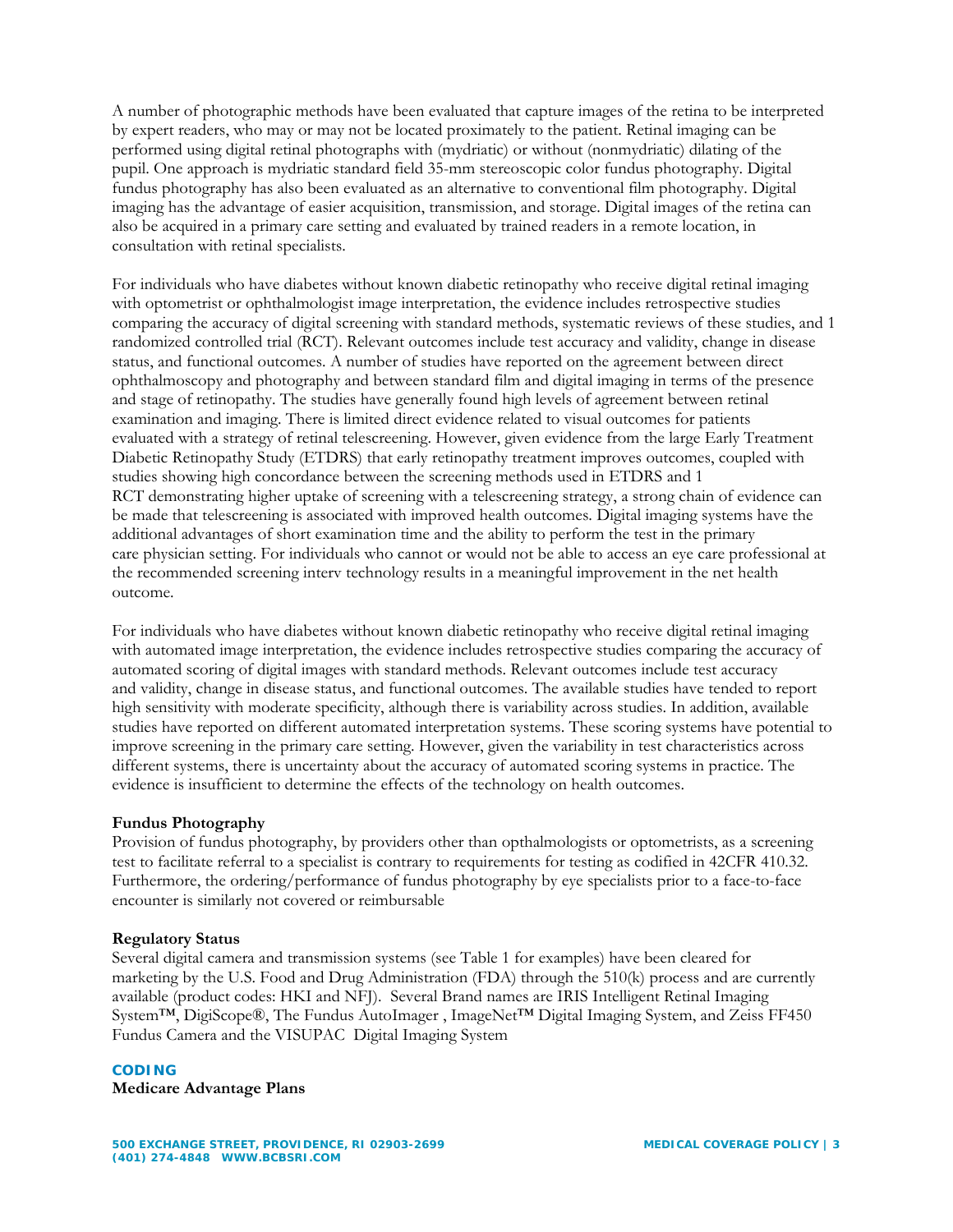The following codes are covered and separately reimbursed when filed by primary care provider (PCP), optometrist or ophthalmologist.

- **92227** Remote imaging for detection of retinal disease (eg, retinopathy in a patient with diabetes) with analysis and report under physician supervision, unilateral or bilateral
- **92228** Remote imaging for monitoring and management of active retinal disease (eg, diabetic retinopathy) with physician review, interpretation and report, unilateral or bilateral

### **Commercial Products**

The following code(s) are covered and separately reimbursed when filed by primary care providers (PCP), optometrists or ophthalmologists.

**92227** Remote imaging for detection of retinal disease (e.g., retinopathy in a patient with diabetes) with analysis and report under physician supervision, unilateral or bilateral

The following code is not medically necessary.

**92228** Remote imaging for monitoring and management of active retinal disease (e.g., diabetic retinopathy) with physician review, interpretation and report, unilateral or bilateral

### **Medicare Advantage Plans and Commercial Products To ensure correct claims processing:**

- PCP's MUST include one of the Category II codes below. Claims filed without one of these additional CPT code will not be reimbursed:
- For optometrists or ophthalmologists, use of CAT II codes is optional and will not impact claims processing.
- **2022F** Dilated retinal eye exam with interpretation by an ophthalmologist or optometrist documented and reviewed; with evidence of retinopathy (DM)
- **2023F** Dilated retinal eye exam with interpretation by an ophthalmologist or optometrist documented and reviewed; without evidence of retinopathy (DM)

It is incorrect coding to file 92227 and 92228 codes with modifier TC or 26 as the codes include the technical and interpretation and report components.

It is incorrect coding to file for these services using the following CPT code:

**92250** Fundus Photography with physician review, interpretation and report, unilateral or bilateral

### **Medicare Advantage Plans and Commercial Products**

The following code is not covered for Medicare Advantage Plans and not medically necessary for Commercial Products:

**92229** Dilated retinal eye exam point of care automated analysis and report, unilateral or bilateral (new code effective  $1/1/2021$ 

#### **RELATED POLICIES**

Not applicable

### **PUBLISHED**

Provider Update, July 2021 Provider Update, December 2020 Provider Update, August 2019 Provider Update, July 2018 Provider Update, July 2017

#### **REFERENCES**

1. Garg S, Davis RM. Diabetic retinopathy screening update. Clin Diabetes. 2009;27(4):140-145. PMID.